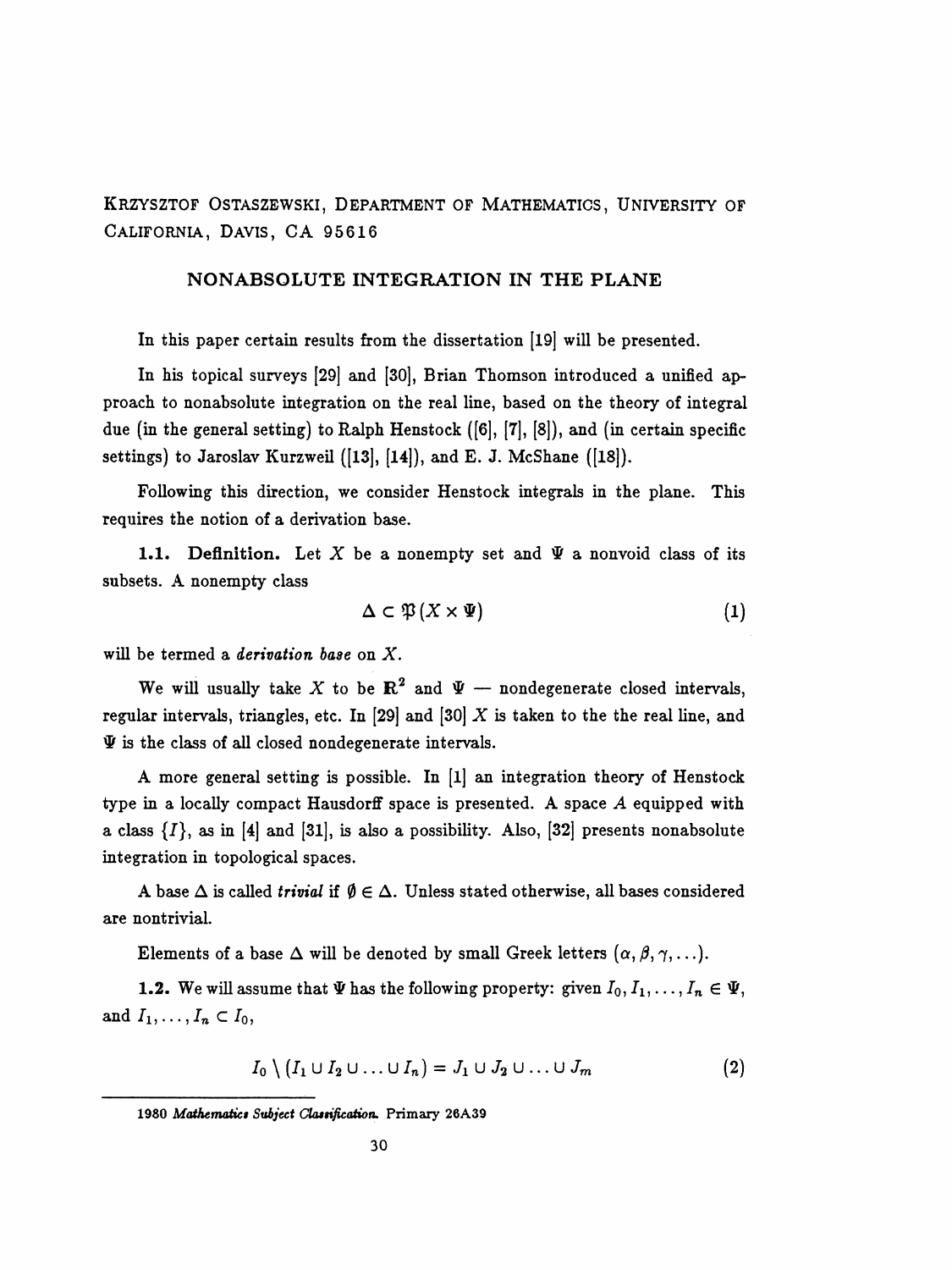where  $J_1, J_2, \ldots, J_m$  are nonoverlapping elements of  $\Psi$  (since we work in  $\mathbb{R}^2$  the meaning of "nonoverlapping" will be clear).

1.3. Definition. We say that a finite class  $D$  of elements of  $\Psi$  is a division if its elements are nonoverlapping.

A partition is a class  $\pi \in \mathfrak{P}(X \times \Psi)$  such that

$$
D = \{I \in \Psi : (x, I) \in \pi\}
$$
 (3)

has exactly as many elements as  $\pi$  and is a division.

D is a division of an element  $I_0$  of  $\Psi$  if  $\bigcup_{I \in D} I = I_0$ . Similarly,  $\pi$  is a partition of  $I_0$  if  $\bigcup_{(x,I)\in\pi} I = I_0$ .

If  $F: X \times \Psi \to \mathbb{R}$  and  $\pi$  is a partition then we will write

$$
F(\pi) = \sum_{(x,I) \in \pi} F(x,I). \tag{4}
$$

**1.4.** Definition. A base  $\Delta$  is filtering down if for every  $\alpha_1, \alpha_2 \in \Delta$  there exists an  $\alpha \in \Delta$  such that  $\alpha \subset \alpha_1 \cap \alpha_2$ .

 $\Delta$  has the partitioning property if for every  $I \in \Psi$  and every  $\alpha \in \Delta$  there exists a partition  $\pi \subset \alpha$  of I.

**1.5. Definition.** A base  $\Delta$  is finer than a base  $\Delta'$  if for every  $\alpha' \in \Delta'$  there exists an  $\alpha \in \Delta$  such that  $\alpha \subset \alpha'$ .

If  $\Delta$  is finer than  $\Delta'$  then we write  $\Delta \preceq \Delta'$ .

If  $\Delta \preceq \Delta'$  and  $\Delta \succeq \Delta'$  then we will say that  $\Delta$  and  $\Delta'$  are equivalent and write  $\Delta \simeq \Delta'$ .

**1.6.** Definition.  $\Delta$  has a local character if for every  $\{\beta_x\} \in \prod_{x \in X} \Delta[\{x\}]$ there exists an  $\alpha \in \Delta$  such that for every  $x \in X$ 

$$
\alpha\big[\{x\}\big]\subset\beta_x.\tag{5}
$$

**1.7.** Definition. Let  $I_0 \in \Psi$ ,  $F: I_0 \times \Psi \to \mathbb{R}$ . We define the *Henstock integral* of F with respect to  $\Delta$  over  $I_0$  as a number  $(\Delta)$   $\int_{I_0}$  F such that for every  $\varepsilon > 0$ there exists an  $\alpha \in \Delta$  such that for every partition  $\pi \subset \alpha$  of  $I_0$ 

$$
\left| F(\pi) - (\Delta) \int_{I_0} F \right| \le \varepsilon. \tag{6}
$$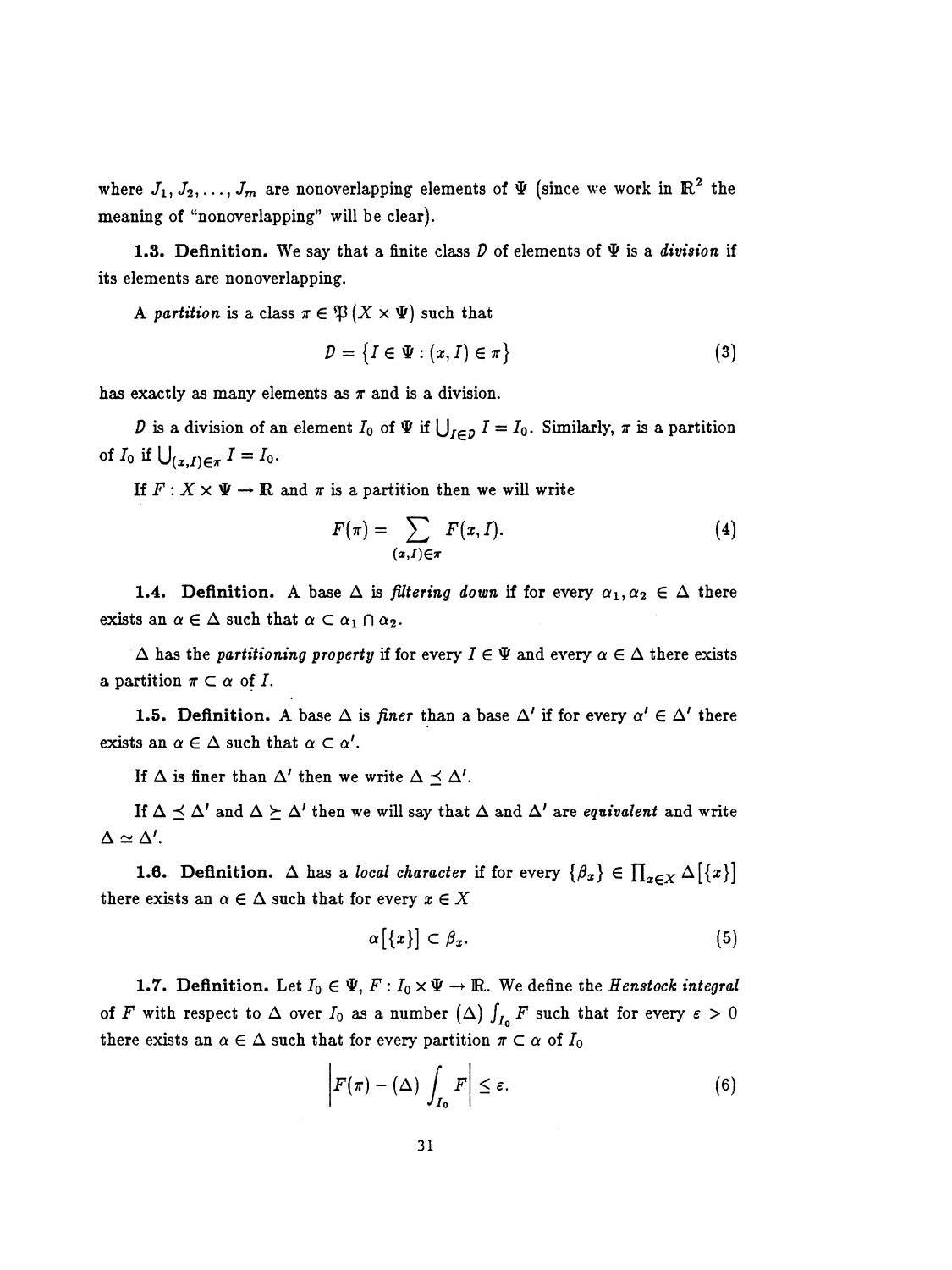1.8. Definition. Let  $\Delta^1$  be a derivation base on X and  $\Delta^2$  – a base on Y. Assume that  $\Delta^1$  and  $\Delta^2$  have local character. Let  $\Psi^1 \subset \mathfrak{P}(X)$  and  $\Psi^2 \subset \mathfrak{P}(Y)$  be the corresponding classes of "intervals".

Set

$$
\Psi = \{I \times J : I \in \Psi^1, J \in \Psi^2\} \quad \text{and} \quad Z = X \times Y. \tag{7}
$$

 $\Delta \subset \mathfrak{P}(Z \times \Psi)$  will be termed the *product base* of  $\Delta^1$  and  $\Delta^2$  (written as  $\Delta = \Delta^1 \times \Delta^2$ ) if for every  $\alpha \in \Delta$  there exist functions

$$
X \ni x \mapsto \alpha_x^2 \in \Delta^2,
$$
  
\n
$$
Y \ni y \mapsto \alpha_y^1 \in \Delta^1
$$
\n(8)

such that  $(z, P) \in \alpha$  if and only if

$$
z = (x, y) \quad \text{and} \quad P = I \times J \tag{9}
$$

where

$$
(x, I) \in \alpha_y^1 \quad \text{and} \quad (y, J) \in \alpha_x^2. \tag{10}
$$

2.1. Definition. Let  $\Phi$  stand for the class of all nondegenerate closed intervals in  $\mathbb{R}^2$ . Take  $X = \mathbb{R}^2$  and  $\Psi = \Phi$ .

Let  $P$  be the class of all real-valued, positive functions on  $\mathbb{R}^2$ .

The Kurzweil base  $\Delta_1$  consists of all  $\alpha_p$ , where  $p \in P$  and

$$
\alpha_p = \Big\{ (x, I) \in \mathbb{R}^2 \times \Phi : x \in I, I \subset D(x, p(x)) \Big\}.
$$
 (11)

If we drop the condition " $x \in I$ " in (11), we get  $\Delta_1^*$ , which will be called the weak Kurzweil base.

If we replace " $x \in I$ " in (11) by "x is a vertex of  $I$ ", then we get  $\tilde{\Delta}_1$  which will be called the modified Kurzweil base.

**2.2.** Definition. Let  $I \in \Phi$ . We define its norm  $n(I)$  as the length of its longer side.

If  $\{I_1,\ldots,I_n\}$  is a finite subclass of  $\Phi$  then the norm  $n(\{I_1,\ldots,I_n\})$  is defined to be the greatests of all  $n(I)$  for  $I \in \{I_1, \ldots, I_n\}$ .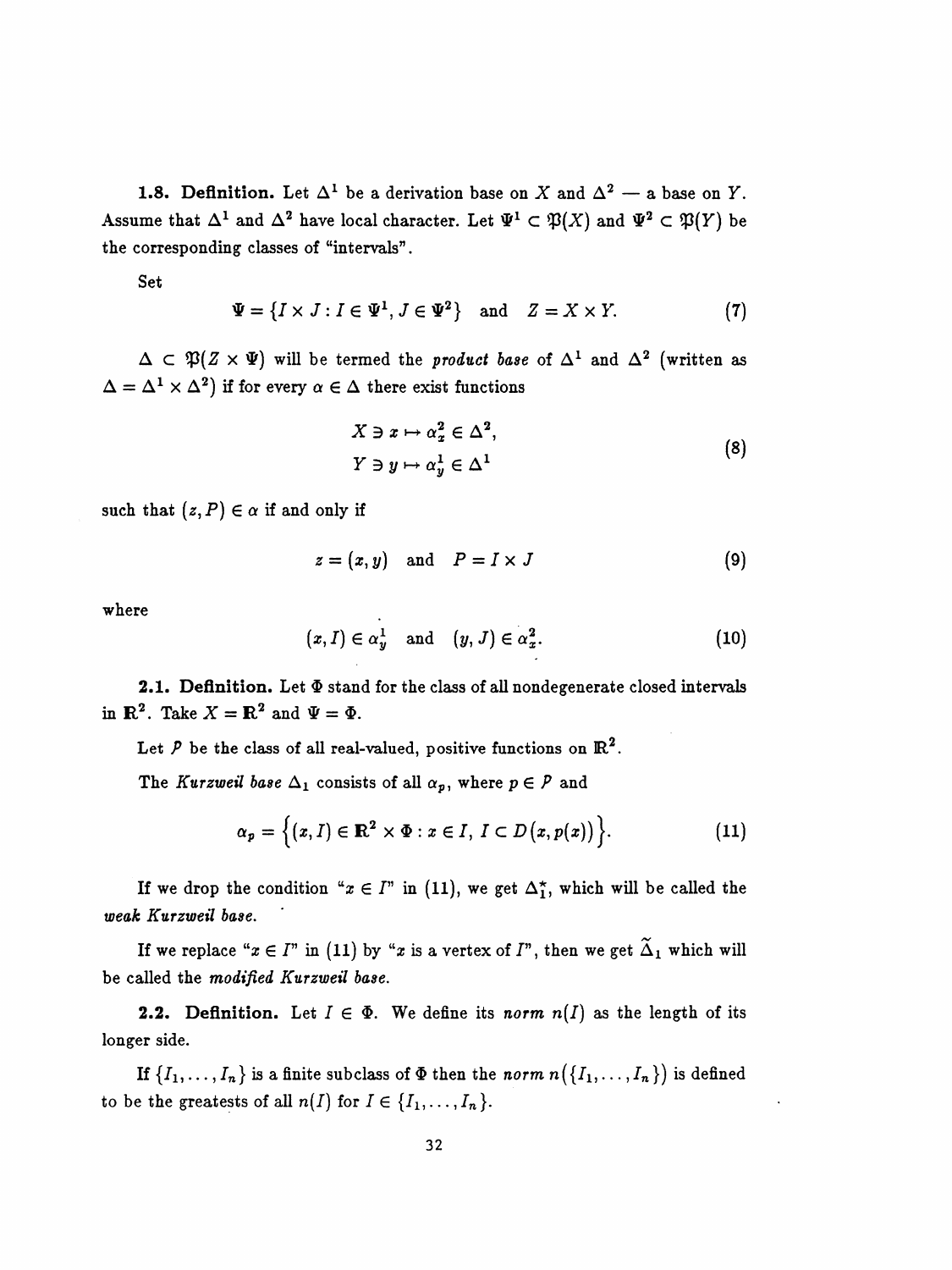**2.3. Definition.** Let  $I \in \Phi$ . We define its *regularity* as the number

$$
r(I) = \frac{\lambda(I)}{\left(n(I)\right)^2} \tag{12}
$$

(see [28], p. 106), where  $\lambda(I)$  is the area of I.

It is easy to see that  $0 < r(I) \leq 1$ .

**2.4.** Definition. Let  $\varrho \in (0,1)$ . We will say that I is  $\varrho$ -regular if  $r(I) \geq \varrho$ . And we will write  $\Phi_{\rho}$  for the class of all elements of  $\Phi$  which are  $\varrho$ -regular.

**2.5. Definition.** Now let  $\Psi = \Phi_{\rho}$ , and  $X = \mathbb{R}^2$ .

For  $p \in P$  let

$$
\alpha_p^{\varrho} = \Big\{ (x, I) \in \mathbb{R}^2 \times \Phi_{\rho} : x \in I, I \subset D(x, p(x)) \Big\},\tag{13}
$$

and

$$
\Delta_2^{\varrho} = {\alpha_p^{\varrho} : p \in \mathcal{P}}.
$$
 (14)

We will call  $\Delta_2^{\varrho}$  the *Kempisty*  $\varrho$ *-base*. If we drop the assumption " $x \in I$ " in (13), we get the weak Kempisty  $\varrho$ -base  $\Delta_2^{\varrho\star}$ .

We will usually fix a  $\varrho \in (0,1)$  and write  $\Delta_2$  and  $\Delta_2^*$  instead of  $\Delta_2^{\varrho}$  and  $\Delta_2^{\varrho^*}$ .

 2.6. Definition. If we replace intervals in the definition 2.1 by triangles (compare this with the work in [20], [21], [23], and [26]), the base so obtained will be called the *Pfeffer base* (*weak Pfeffer base*) and denoted by  $\Delta_3$  ( $\Delta_3^*$ ).

**2.7.** Definition. We will say that an interval I is generated by  $x_1$  and  $x_2$ , elements of  $\mathbb{R}^2$ , if  $x_1$  and  $x_2$  are opposite vertices of I.

2.8. Definition. Let a system

$$
\mathcal{N} = \{ N(x) : x \in X \}
$$
 (15)

of nontrivial filters  $N(x)$  of subsets of X, converging to  $x \in X$ , be given. A filtered base  $\Delta$  generated by it is defined as

$$
\Delta = \left\{ \alpha_{\eta} : \eta \in \prod_{x \in X} N(x) \right\} \tag{16}
$$

where

$$
\alpha_{\eta} = \{(x, I) : I \text{ is generated by } x \text{ and some } x' \in \eta(x)\}.
$$
 (17)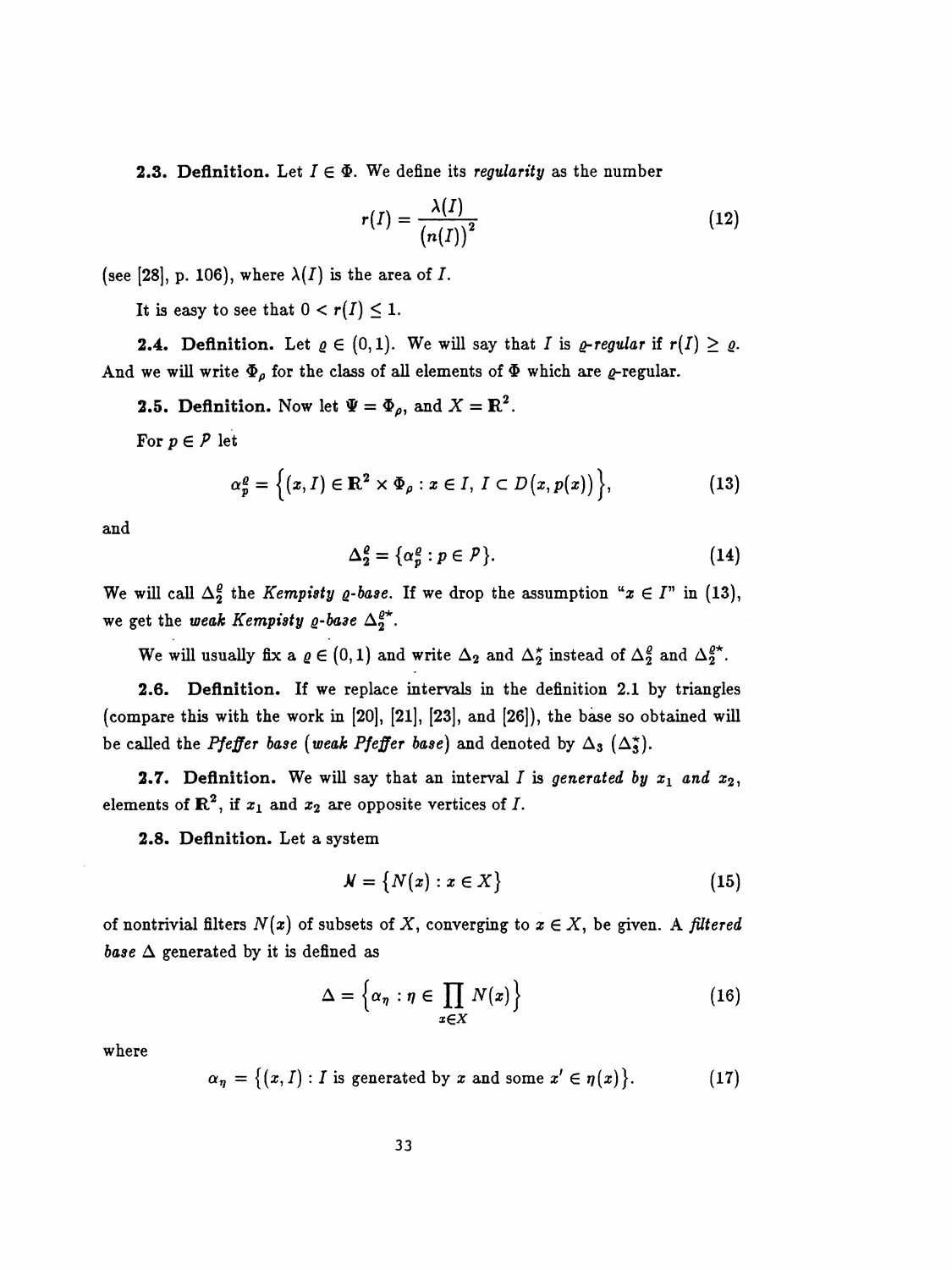An element  $\eta$  of the Cartesian product in (16) will be called a *choice*.

**2.9. Observation.** Let  $T$  be a Hausdorff topology on the plane. Then

$$
N(x) = \{G \in \mathcal{T} : x \in G\}
$$
\n(18)

 is a filter satisfying the assumptions of 2.8. Therefore any Hausdorff topology naturally generates a filtered base.

**2.10. Definition.** Consider the three density topologies in  $\mathbb{R}^2$  defined in [5], i.e., the ordinary, strong, and "tilde" topologies. The filtered bases generated by them with be denoted by  $\Delta_7$ ,  $\Delta_6$ , and  $\Delta_5$ , respectively.

**2.11.** Definition. If  $D$  is the density topology on the line (see [5]), then we can define, just as it was done in 2.9, the filtered base on R generated by it. This base (see [29], p. 85) will be denoted by  $A$  and called the approximate base on the real line.

A is filtering down, has local character and the partitioning property.

2.12. Définition.

$$
\Delta_4 = A \times A. \tag{19}
$$

**3.1.** In [19] we investigate Henstock integrals generated by the bases listed here. We compare them with integrals of Lebesgue, Perron (see [15]), Kempisty (see [9], [10], [11], and [12]), Mawhin (see [16] and [17]), Pfeffer (see [23], [25], and [27]), and Chelidze-Dzhvarsheishvili (see [2] and [3]).

 The relationships among them found are presented graphically in a diagram on the next page.

 In the diagram, integration theories are represented by the bases generating them, or by the names of their inventors. Arrows point to the more general theories. +(condition) means that the condition stated is necessary for the relationship. CSS denotes continuity in the sense of Saks, defined in [19] (definition 2.8.4),  $SMC$ special assumption on majorants and minorants of theorem 4.5.4 of [19], and  $SDC$  $-$  special decomposition condition of theorem 5.5.5 of [19].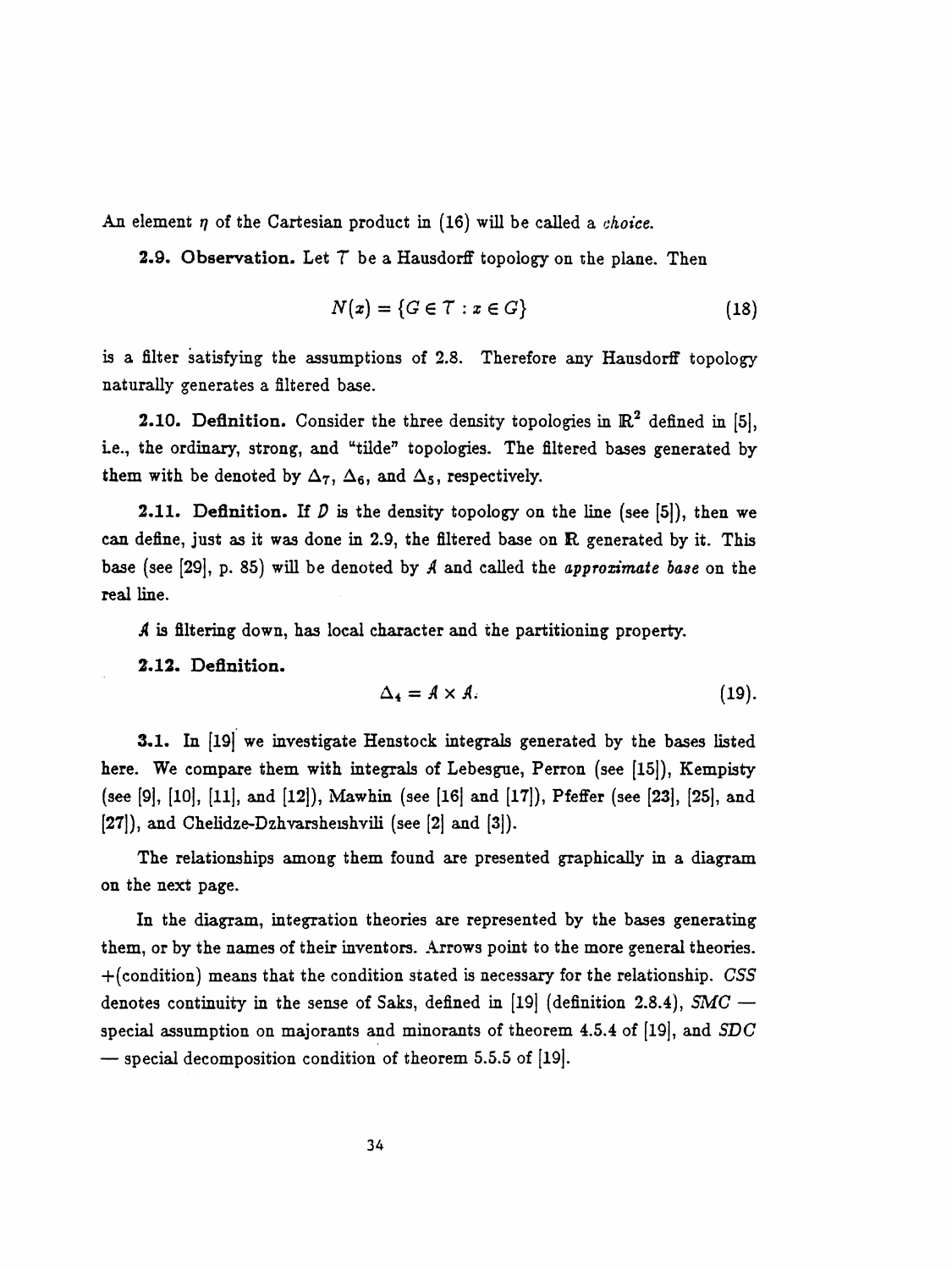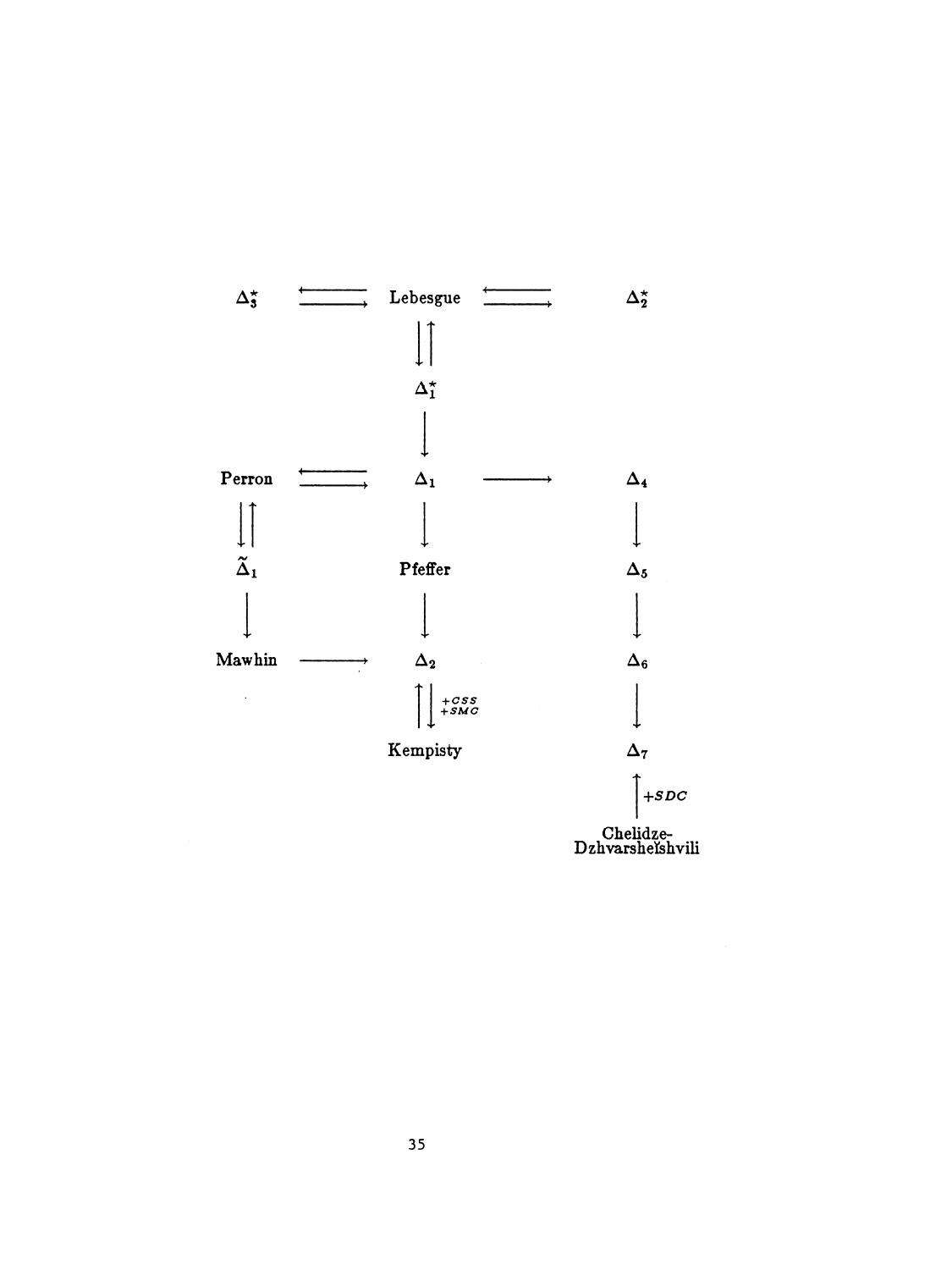## REFERENCES

- [l] S. I. Ahmed, and W. F. Pfeffer, A Riemann integral in a locally compact Hausdorff space, a preprint.
- [2] W. G. Chelidze, Double Denjoy integrals, Trudy Mat. Inst. Akad. Nauk GSSR 15 (1947), 155-242.
- [3] W. G. Chelidze, and A. G. Dzhvarsheïshvili, Theory of the Denjoy integral and some of its applications, Tbilisi University, 1978.
- [4] L. Cesari, Quasi-additive set functions and the concept of integral over a variety, Trans. Amer. Math. Soc. 102 (1962), 94-113.
- [5] C. Goffman, C. J. Neugebauer, and T. Nishiura, Density topology and approx imate continuity, Duke Math. J. 28(4) (1961), 497-506.
- [6] R. Henstock, Integration, variation, and differentiation in division spaces, Proc. Royal Irish Acad. Sec. 78A (1978), 69-85.
- [7] R. Henstock, Linear Analysis, Butterworths, 1978.
- [8] R. Henstock, Theory of integration, Butterwoths, 1963.
- [9] S. Kempisty, Fonctions d'intervalle non additive, Actualités Sc. et Ind., No. 824, Hermann et Cie, Paris, 1939.
- [10] S. Kempisty, Integrale Denjoy-Stieltjes d'une fonction de deux variables, C. R. Acad. Sc. Paris 202 (1936), 1241-1244.
- [11] S. Kempisty, Sur la totalisation des fonctions de deux variables, C. R. Acad. Sc. Paris 198 (1934), 2060-2065.
- [12] S. Kempisty, Sur les fonctions absolument continues d'intervalle, Fund. Math. 27 (1936), 10-37.
- [13] J. Kurzweil, Generalized ordinary differential equations and continuous depen dence on a parameter, Czech. Math. J. 7(82) (1957), 418-449.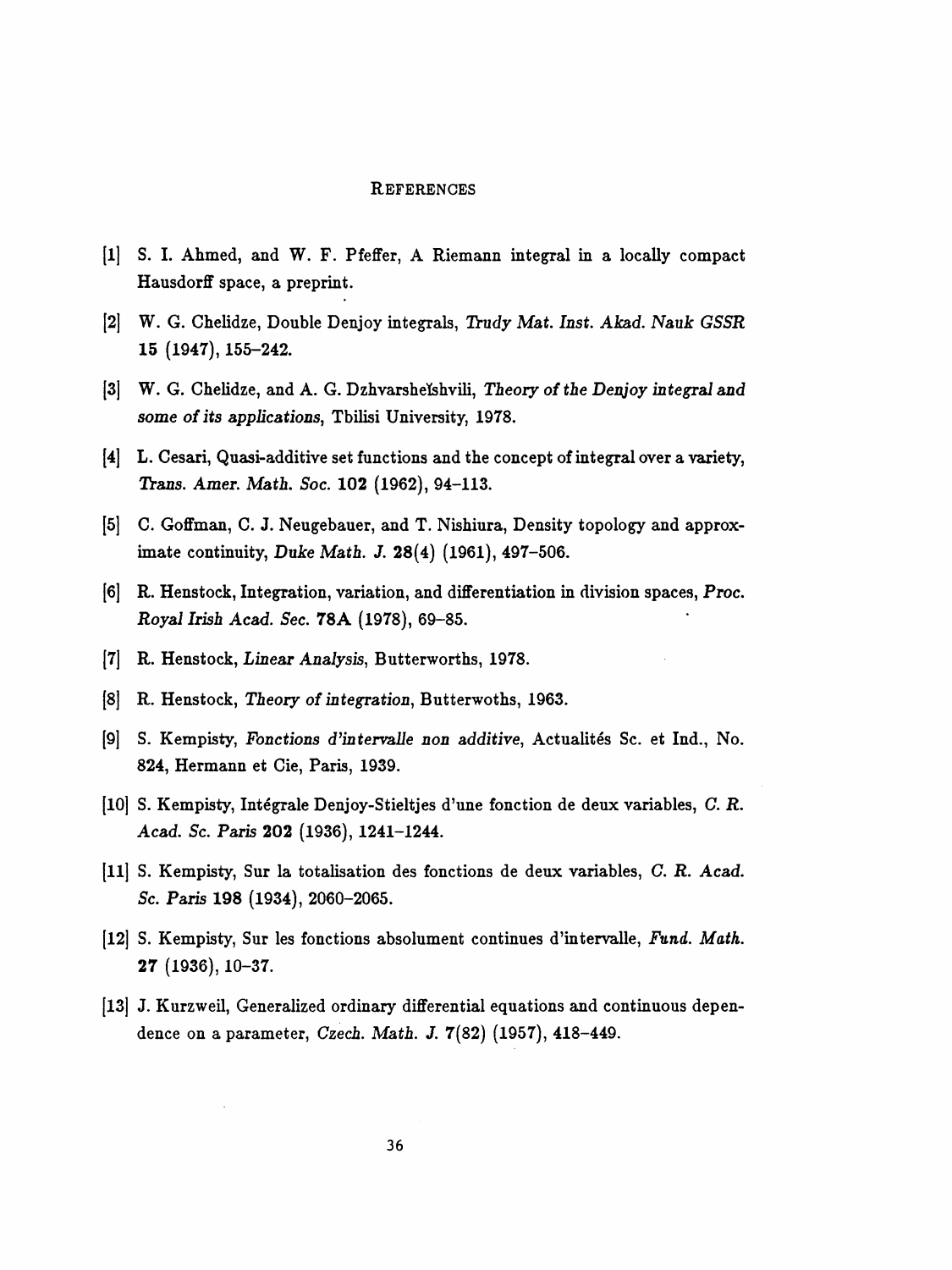- [14] J. Kurzweil, Nichtabsolut konvergente Integrale, Teubner-Texte zur Mathe matik, No. 26, Leipzig, 1980.
- [15| J. Mařík, Základy theorie integrálu v euklidových prostorech, I-IH, Časopis Pešt. Mat. 77 (1952), 1-51, 125-145, 267-300.
- [16] J. Mawhin, Generalized multiple Perron integrals and the Green-Goursat the orem for differetiable vector fields, Czech. Math. J. 31(106) (1981), 614-632.
- [17] J. Mawhin, Generalized Riemann integrals and the divergence theorem for differentiable vector fields, pp. 704-714 in Proceedings of the International Christoffel Symposium, Birkhäuser, Basel, 1981.
- [18] E. J. McShane, A Riemann-type integral that includes Lebesgue-Stieltjes, Bo chner and stochastic integrals, Memoir Amer. Math. Soc., No. 88, 1969.
- [19] K. Ostaszewski, Henstock integration on the plane, Ph. D. dissertation, Uni versity of Washington, 1985.
- [20] W. F. Pfeffer, An integral in topological spaces I, J. Math. Mech. 18 (1969), 953-972.
- [21] W. F. Pfeffer, An integral in topological spaces H, Math. Scand. 27 (1970), 77-104.
- [22] W. F. Pfeffer, A Riemann integral and the divergence theorem, a preprint.
- [23] W. F. Pfeffer, On a definition of the integral in topological spaces, I-II, časopis Pešt. Mat. 89 (1964), 129-147, 257-277.
- [24] W. F. Pfeffer, The Divergence Theorem, Technical Report No. 64, Department of Mathematical Sciences, University of Petroleum and Minerals, Dhahran, Saudi Arabia, April 1984.
- [25] W. F. Pfeffer, The divergence theorem, a preprint.
- [26] W. F. Pfeffer, The existence of locally fine simplicial subdivisions, J. Australian Math. Soc. Sec. A 33 (1982), 114-124.
- [27] W. F. Pfeffer, Une intégrale Riemannienne et le théorème de divergence, G. R. Acad. Se. Paris 299 (1984), 299-301.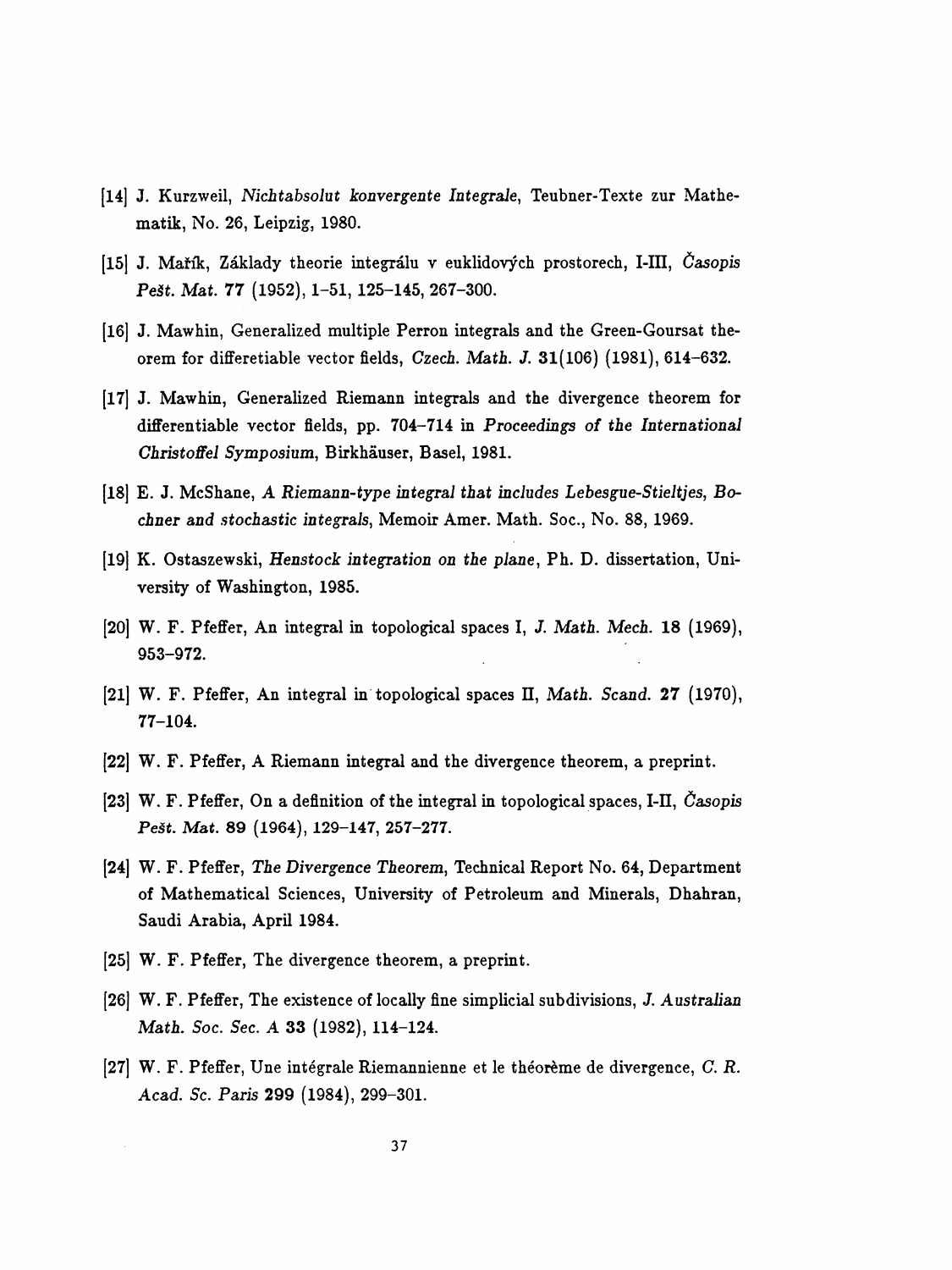- [28] S. Saks, Theory of the Integral, sec. ed., New York, 1937.
- [29] B. S. Thomson, Derivation bases on the real line, Real Anal. Exchange 8(1) (1982-83), 67-207.
- [30] B. S. Thomson, Differentiation bases on the reaļ line, Real Anal. Exchange 8(2) (1982-83), 278-442.
- [31] G. Warner, The Burkill-Cesari integral, Duke Math. J. 35 (1968), 61-78.
- [32] W. J. Wilbur, On nonabsolute integration in topological spaces, Ph. D. dissertation, University of California at Davis, 1967.